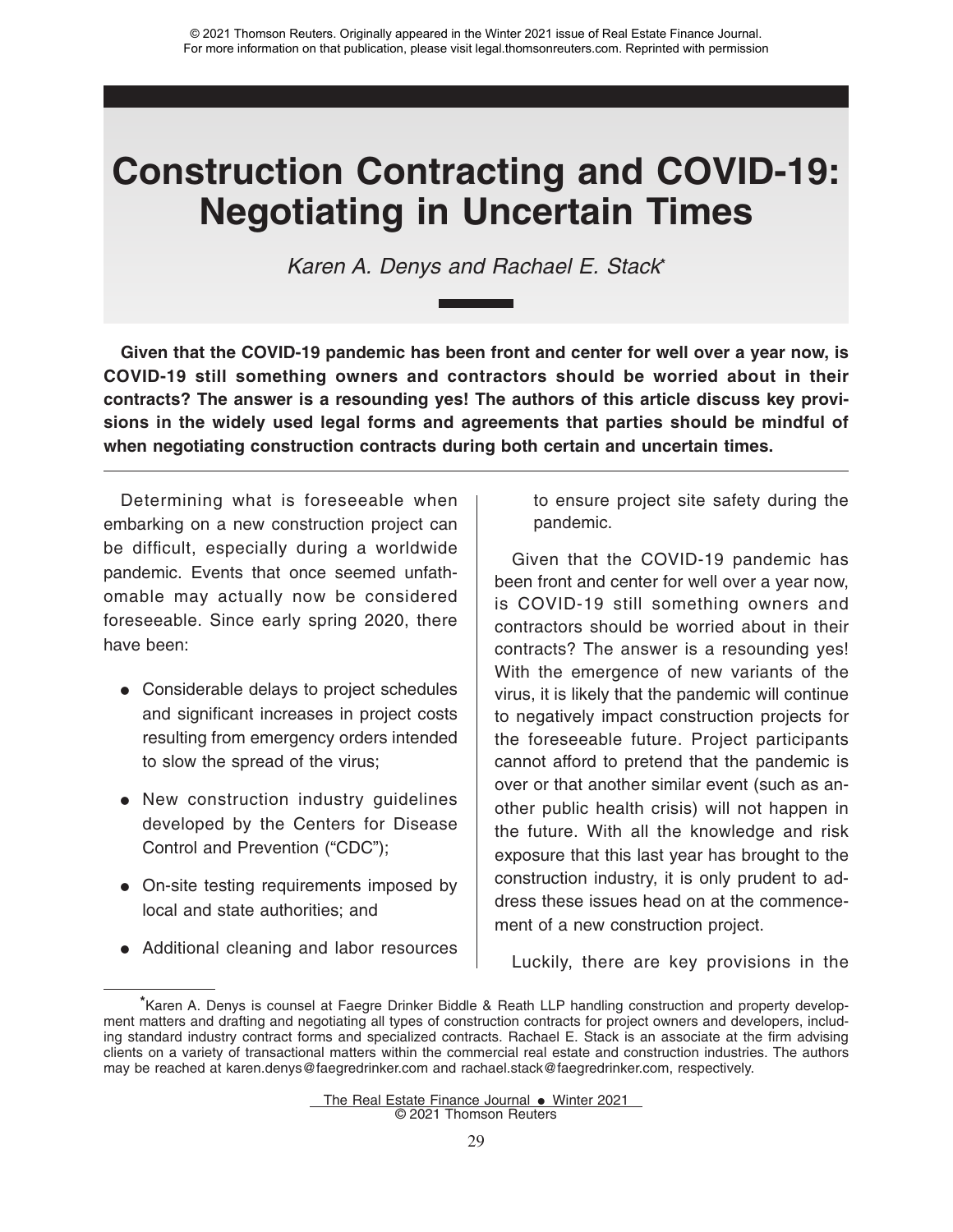widely used legal forms and agreements that parties should be mindful of when negotiating construction contracts during both certain and uncertain times.

#### **What Is the Industry Standard?**

The principles of force majeure and excused delay are commonly used to excuse performance under a contract for events beyond the control of the party with the performance obligation (typically, the contractor). The American Institute of Architects ("AIA") produces some of the most widely used form agreements in the construction industry. Section 8.3.1 of the A201 (the AIA's general terms and conditions document) addresses the principle of force majeure and excused delay and lists common triggering events such as actions or inactions by the owner, labor disputes, fire, unusual delivery delays, and other causes beyond the contractor's control. If any of the foregoing events occur, the A201 entitles the contractor to a reasonable extension of time to complete the work.

There are a couple of important things to note about the A201. First, it does not specifically identify a pandemic, epidemic or similar health crisis as a triggering event. Instead, to be excusable, such an event needs to fall within the provision's catchall—as an event beyond the contractor's control. Now that we are well over a year into the pandemic, an argument can be made that delays due to the pandemic are foreseeable and do not qualify as an excusable event beyond the contractor's control. As such, if a contractor wants to protect itself from the impacts of the pandemic, it should specifically address the pandemic in the construction contract, and, at the very least, it should add the terms "pandemic,

epidemic and/or health crisis" in the list of triggering events in the force majeure or excused delay provision. Second, the A201 does not afford the contractor monetary relief for delays caused by events beyond its control, even if the triggering event causes the contractor to incur expenses that were not otherwise built into the cost to complete the work.

While the A201 specifically states in Section 8.3.3 that neither party is precluded from recovering damages elsewhere in the contract, the other provisions that afford the contractor both time and money are related to differing site conditions, suspension of the work by the owner and owner's termination for convenience. There are not, however, provisions in the A201 that allow the contractor to recover money damages if the project is delayed by other things like pandemics, labor shortages, material deliveries and changes in the work; rather, the contractor is only given extra time.

Thus, contractors need to be diligent in contract negotiations to ensure that language is added to Section 8.3—or elsewhere in the contract—that entitles the contractor to recover any extra costs it incurs as a result of a delay beyond its control. Similarly, the equivalent construction contract forms developed by ConsensusDocs and the Engineers Joint Contract Documents Committee ("EJCDC") only allow the contractor an extension of time (and not an adjustment to the fee) should an excused delay occur.

### **Given the Pandemic, What Is Reasonable for Excused Delays?**

Now that we are well over a year into the COVID-19 pandemic, parties to a construction contract should be able to reasonably under-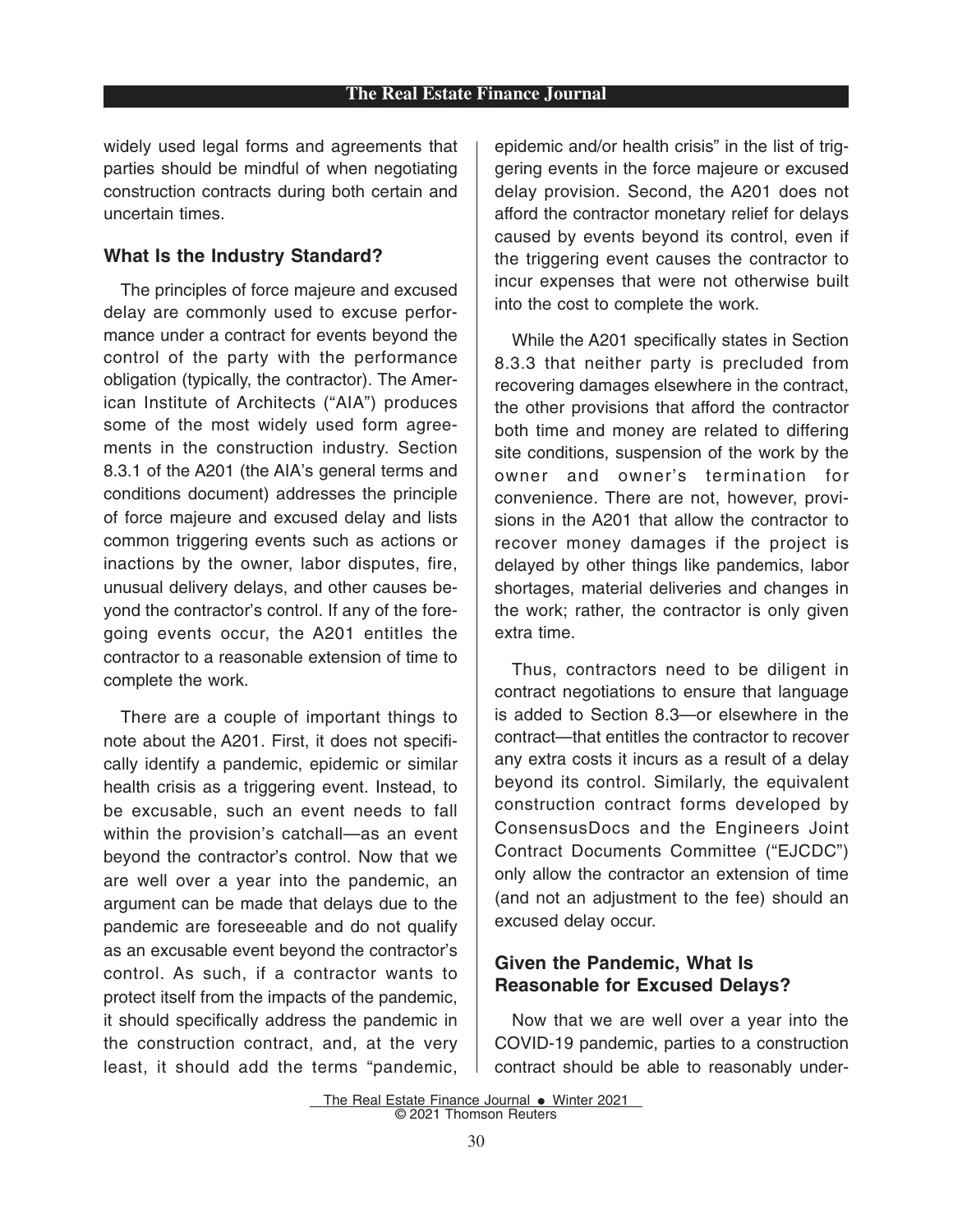#### **Construction Contracting and COVID-19: Negotiating in Uncertain Times**

stand and negotiate what delays (and potential costs) are foreseeable as it relates to health crises and other unavoidable situations. At this point, contractors should be incorporating certain increases into their contract price and project schedules that result from these unavoidable conditions, including:

- Material and labor unavailability;
- Material price escalations (including labor); and
- Additional safety measures (including additional jobsite cleaning/sanitizing, providing personal protective equipment for workers, COVID-19 screening/testing, etc.).

Many owners and contractors have been able to compromise during these uncertain times on what is foreseeable—and the relief afforded to the contractor should an unforeseeable event occur. Typically, compromises will cover impacts not known or reasonably anticipatable as of the date the parties sign the agreement, and relief will be negotiated such that the contractor will not be responsible for all cost increases. Because it is not standard for owners to be responsible for costs that delay the contractor's work, these provisions have been and continue to be heavily negotiated between the parties.

In cases where owners agree to reimburse the contractor for unanticipated expenses resulting from a delay, we have found that owners tend to require a combination of any or all of the following qualifications:

- Timely notice from the contractor of the event causing the delay;
- Detailed documentation from the contrac-

tor proving the additional costs (including some form of proof that the contractor has mitigated its costs during the delay);

- Entitlement to reimbursement is often tied to a government shutdown or executive order; and
- A cap to all delay costs for which the owner will be responsible.

# **What Else Can the Parties Do to Address Health Crisis Impacts?**

As noted above, for the foreseeable impacts of the pandemic like additional cleaning and safety measures, material delivery, and shipping delays, the contractor should consider building such additional expenses into its contract price. Assuming this is not feasible, the contractor should discuss with the owner whether it makes sense to:

- Include an allowance or contingency under the contract to cover COVID-19 costs;
- Add a mutually acceptable material escalation clause in the contract;
- Order materials early or through a local provider to avoid potential delivery and shipment delays due to the pandemic; and/or
- Obtain business interruption insurance coverage to cover work stoppages and unexpected costs and losses resulting from the pandemic.

The COVID-19 pandemic has shown a spotlight on these once glossed-over contract provisions. As a result, the parties' focus has changed. As contracts continue to be negoti-

The Real Estate Finance Journal • Winter 2021 © 2021 Thomson Reuters